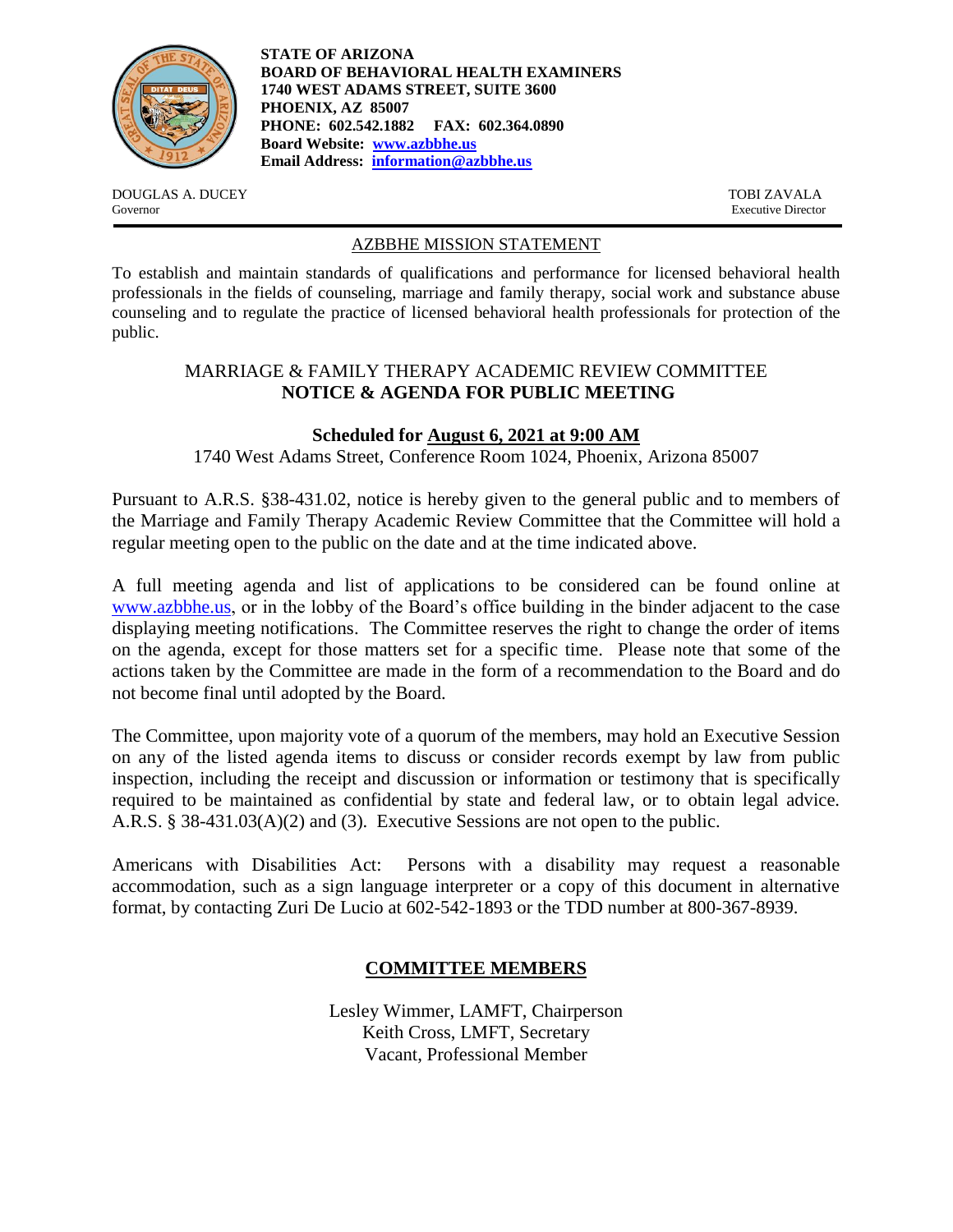The agenda for the meeting is as follows:

# **1. Call to order**

**2. Roll call** (staff)

# **3. Minutes: Review, consideration and action.**

*A. May 21, 2021, general meeting minutes*

#### **4. Report from the Chair**

The Committee may go into executive session to discuss confidential records pursuant to A.R.S. §38- 431.03(A)(2) or to obtain legal advice pursuant to A.R.S. §38-431.03(A)(3).

*None*

#### **5. Report from the Executive Director and/or staff**

The Committee may go into executive session to discuss confidential records pursuant to A.R.S. §38- 431.03(A)(2) or to obtain legal advice pursuant to A.R.S. §38-431.03(A)(3).

- *A. General agency operations*
- *B. Review, consideration, and possible action regarding the annual election of Chairperson and Secretary Treasurer.*

#### **6. Assistant Attorney General's Report**

The Board may go into executive session to discuss confidential records pursuant to A.R.S. § 38- 431.03(A)(2) or to obtain legal advice pursuant to A.R.S. §38-431.03(A)(3).

 *None*

# **7. Supervisor exemption request: review, consideration and action**

*None* 

# **8. Consent agenda: review, consideration and action regarding 60-day extension request for deficiencies and 90-day extension for examination**

- *A. Holly Carbone, LMFT Applicant (60-day deficiency extension)*
- *B. Laura Lopez, LSAT Applicant (60-day deficiency extension)*
- **9. Exam accommodation and/or 90-day waiver request: review, consideration and action**

*None* 

#### **10. Applications for licensure: review, consideration and action**

The Committee may go into executive session to discuss records exempt from public inspection pursuant to A.R.S. §38-431.03(A)(2) or to obtain legal advice pursuant to A.R.S. §38-431.03(A)(3).

A. Review, consideration, and possible action regarding applications for licensure *Names are posted for review in the building lobby of the 1st floor of 1740 West Adams Street, Phoenix, AZ at least twenty-four (24) hours in advance of the meeting.*

B. Appeals *None*